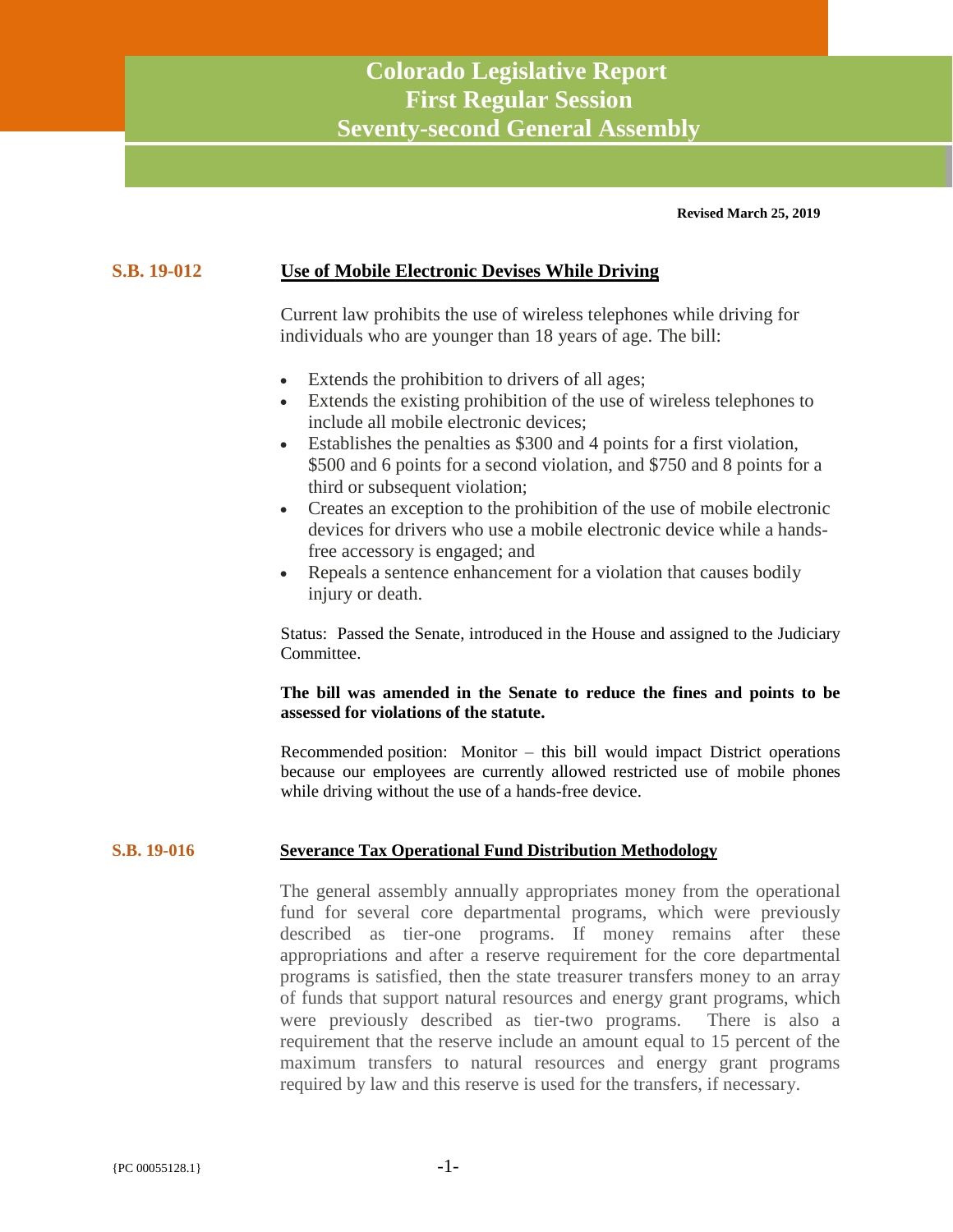The bill changes the distribution of the money in the operational fund as follows:

- Separates the reserve into the core reserve and the grant program reserve, while maintaining the overall purpose of each.
- Increases the maximum grant program reserve to 100 percent of the maximum transfers to the natural resources and energy grant programs required by law, which currently is equal to \$36, 378,072.
- Requires the state treasurer to make the transfers to the natural resources and energy grant programs on August 15 after a fiscal year and to base the transfers on actual revenue as opposed to estimated revenue. Money from the grant program reserve may be used for these transfers.
- If all appropriations and transfers have been made and both reserves are full, then the state treasurer is required to transfer any money remaining in the operational fund to the severance tax perpetual base fund.

Status: Passed the Senate. Passed the House and sent to the Governor for signature on March 22.

Recommended position: **Support**

# **S.B. 19-085 Equal Pay for Equal Work Act**

The bill removes the authority of the director of the division of labor standards and statistics in the department of labor and employment (director) to enforce wage discrimination complaints based on an employee's sex and instead permits an aggrieved person to bring a civil action in district court to pursue remedies specified in the bill.

The bill allows exceptions to the prohibition against a wage differential based on sex if the employer demonstrates that a wage differential is based upon one or more factors, including:

- A seniority system;
- A merit system; or
- A system that measures earnings by quantity or quality of production.

The bill prohibits an employer from:

- Seeking the wage rate history of a prospective employee;
- Relying on a prior wage rate to determine a wage rate;
- Discriminating or retaliating against a prospective employee for failing to disclose the employee's wage rate history; and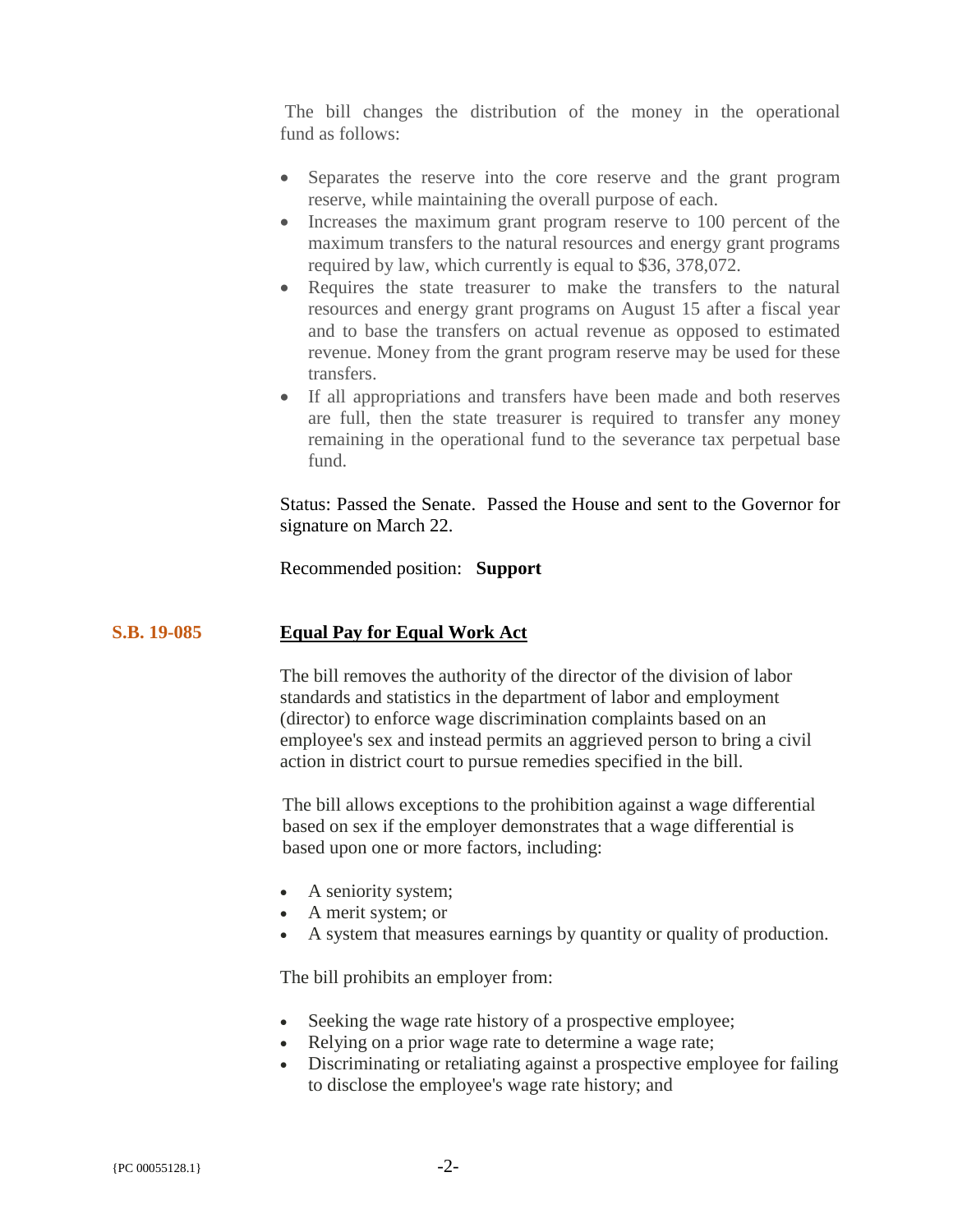• Discharging or retaliating against an employee for actions by an employee asserting the rights established by the bill against an employer.

The bill requires an employer to announce to all employee's employment advancement opportunities and job openings and the pay range for the openings. The director is authorized to enforce actions against an employer concerning transparency in pay and employment opportunities, including fines of between \$500 and \$10,000 per violation.

Status: Passed by the Judiciary Committee and referred amended to the Appropriations Committee.

Recommended Position: Monitor

# **S.B. 19-138 Bonding Requirements for Contractors Entering Into Certain Public-Private Contracts**

Under current law, when a person, company, firm, corporation, or contractor (contractor) enters into a contract with a county, municipality, school district, or, in some instances, any other political subdivision of the state to perform work in connection with a project that has specified characteristics, the contractor is required to execute performance bonds and payment bonds. This bill specifies that these bonding requirements apply to all construction contracts situated or located on public real property using public or private money or public or private financing.

Status: Passed the Senate. Introduced in the House and assigned to the Finance Committee. Finance Committee passed and referred to the Committee of the Whole.

Recommended Position: Monitor

# **S.B. 19-184 Concerning a Grant of Authority to the Colorado Water Institute to Study Potential Uses of Blockchain Technology**

This bill directs the Colorado Water Institute at Colorado State University to study the potential uses of blockchain technology, to manage a database of water rights, to facilitate the establishment or operation of water markets and for any other useful purpose in the administration of the institute's powers and duties; and report the results to the general assembly.

Status:. Postponed indefinitely by the Agriculture and Natural Resources Committee.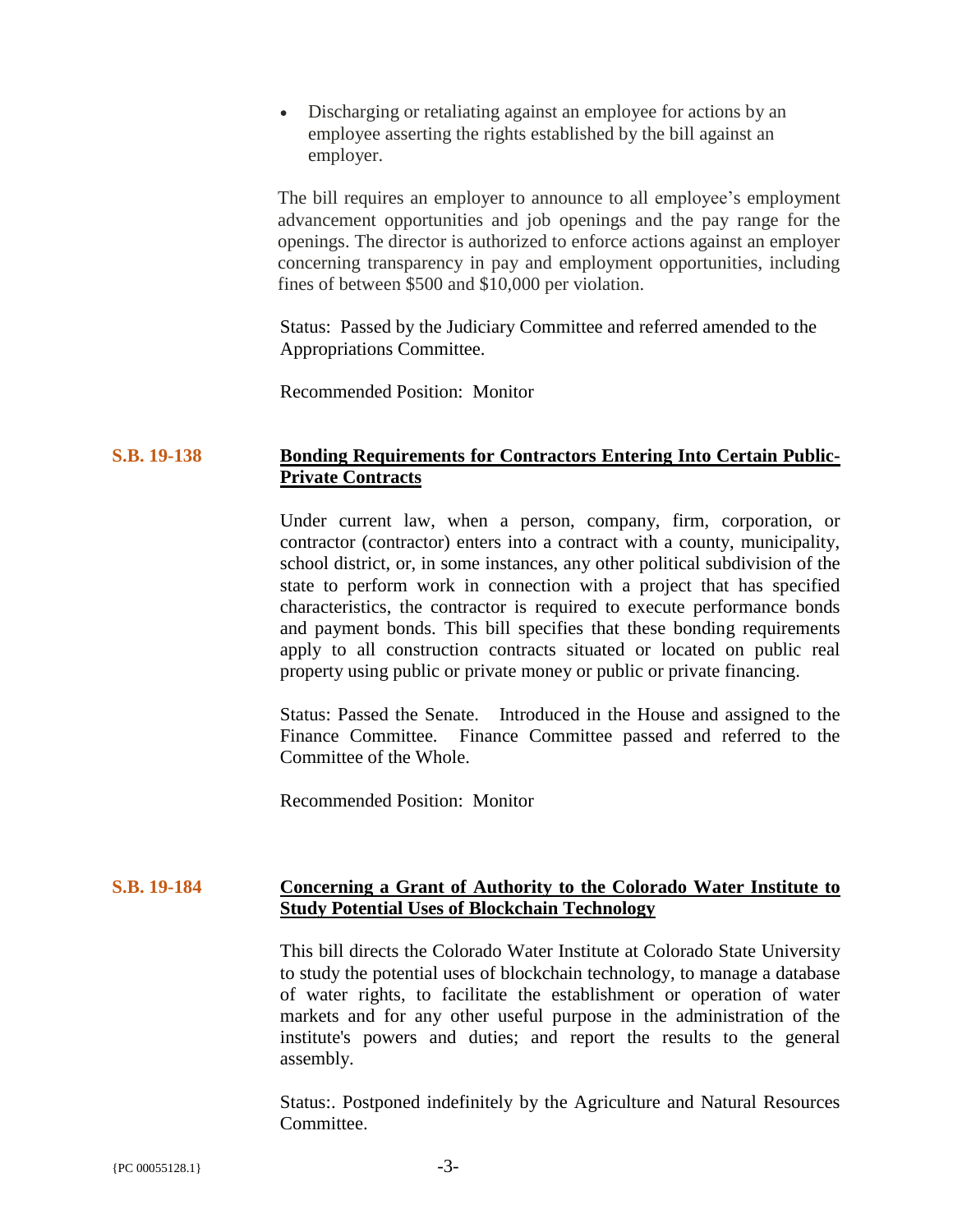#### **S.B. 19-188 FAMLI Family Medical Leave Insurance Program**

This bill creates the family and medical leave insurance (FAMLI) program and the division of family and medical leave insurance (division) in the department of labor and employment to provide partial wage replacement benefits to an eligible individual who takes leave from work:

• To care for a new child or a family member with a serious health condition:

• Because the eligible individual is unable to work due to the individual's own serious health condition or because the individual or a family member is the victim of abusive behavior

• Due to certain needs arising from a family member's active duty service.

Each employee and employer in the state will pay one-half the cost of a premium as specified in the bill, which premium is based on a percentage of the employee's yearly wages. The premiums are deposited into the family and medical leave insurance fund, and family and medical leave benefits are paid to eligible individuals from the fund. The division is established as an enterprise, and premiums paid into the fund are not considered state revenues for purposes of the taxpayer's bill of rights (TABOR).

Status:. Passed the Business, Labor and Technology Committee and referred to the Finance Committee.

Recommended Position: Oppose.

This bill is opposed by the Colorado Municipal League, the Special District Association and many business interests.

#### **H.B. 19-1015 Recreation of the Colorado Water Institute**

The Colorado water institute was created in 1981 and automatically repealed in 2017. The bill recreates the institute.

#### Status: **Signed by the Governor on February 2, 2019.**

Recommended Position: Support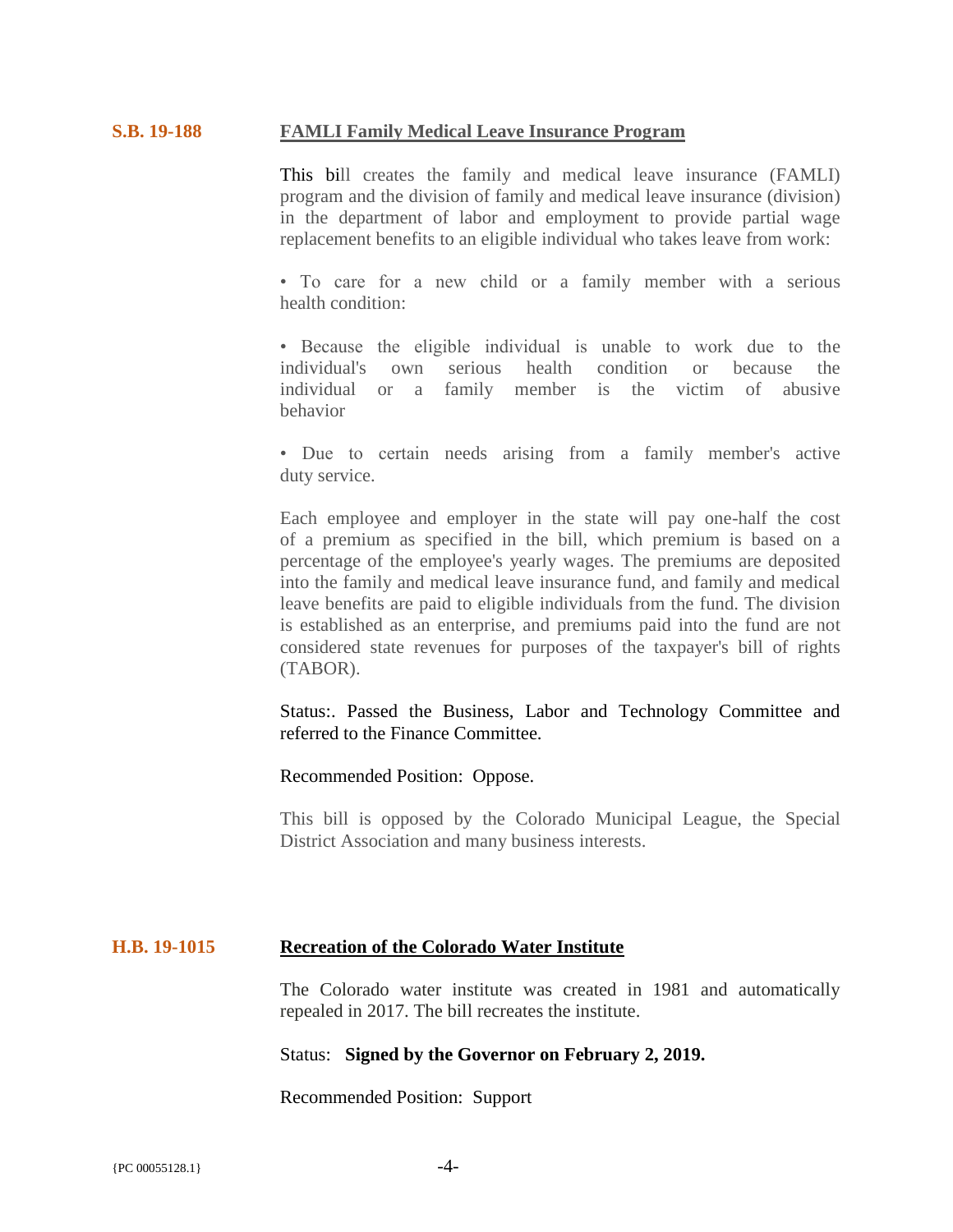# **H.B. 19-1025 Limits on Job Applicant Criminal History Inquiries**

The bill prohibits employers from:

- Advertising that a person with a criminal history may not apply for a position;
- Placing a statement in an employment application that a person with a criminal history may not apply for a position; or
- Inquiring about an applicant's criminal history on an initial application.

An employer may obtain a job applicant's criminal history at any time.

An employer is exempt from the restrictions on advertising and initial employment applications when:

- The law prohibits a person who has a particular criminal history from being employed in a particular job;
- The employer is participating in a program to encourage employment of people with criminal histories; or
- The employer is required by law to conduct a criminal history record check for the particular position.

The department of labor and employment is charged with enforcing the requirements of the bill and may issue warnings and orders of compliance for violations and, for second or subsequent violations, impose civil penalties. A violation of the restrictions does not create a private cause of action, and the bill does not create a protected class under employment anti-discrimination laws. The department is directed to adopt rules regarding procedures for handling complaints against employers.

Status: Passed by the House. Introduced in the Senate, passed by the Judiciary Committee and referred to the Appropriations Committee.

Recommended Position: Monitor

#### **H.B. 19-1050 Encourage Use of Xeriscape in Common Areas**

**Section 1** of the bill augments an existing law that establishes the right of unit owners in common interest communities to use water-efficient landscaping, subject to reasonable aesthetic standards, by specifically extending the same policy to limited common elements, which are owned by the community and available for use by some but not all of the unit owners.

**Sections 2 and 3** extend existing water conservation requirements, currently applicable only to certain public entities that supply water at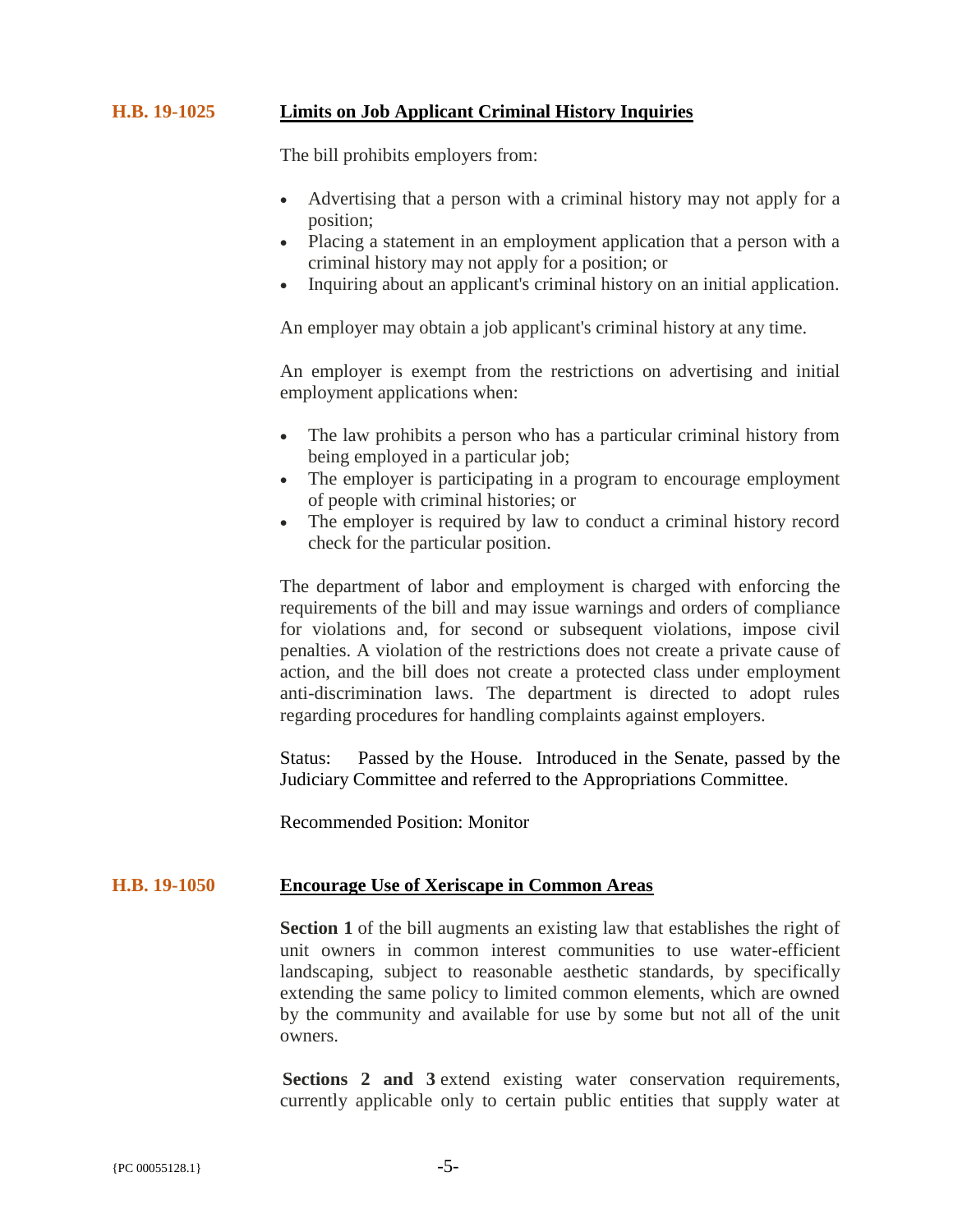retail and their customers, to property management districts and other special district that manage areas of parkland and open space.

#### Status: **Signed by the Governor on March 7, 2019.**

Recommended Position: Support

#### **H.B. 19-1056 Election Day Holiday in Place of Columbus Day**

The bill establishes election day as a state legal holiday in place of Columbus Day.

# Status: **Postponed Indefinitely by the State, Veterans and Military Affairs Committee**

Recommended Position: Monitor

#### **H.B. 19-1058 Income Tax Benefits for Family Leave**

**Section 2** of the bill establishes leave savings accounts. A leave savings account is an account with a financial institution for which the individual uses money to pay for any expense while he or she is on eligible leave, which includes:

- The birth of a child of the individual and in order to care for the child:
- The placement of a child with the individual for adoption or foster care;
- Caring for a spouse, child, or parent of the individual if the spouse, child, or parent has a serious health condition;
- A serious health condition that makes the individual unable to perform the functions of the position of the individual; or
- Any qualifying exigency, as determined by the United States secretary of labor, arising out of the fact that a spouse, child, or parent of the individual is on covered active duty, or has been notified of an impending call or order to covered active duty, in the United States armed forces.

An individual may annually contribute up to \$5,000 of state pretax wages to a leave savings account. Employers may also make a matching contribution to an employee's leave savings account. The department of revenue is required to establish a form about a leave savings account, and the individual must annually file this form to be eligible for the tax benefit.

**Sections 3 and 4** allow an employee and an employer to claim a state income tax deduction for amounts they contribute to the employee's leave savings account. Section 3 also allows a taxpayer to deduct any interest or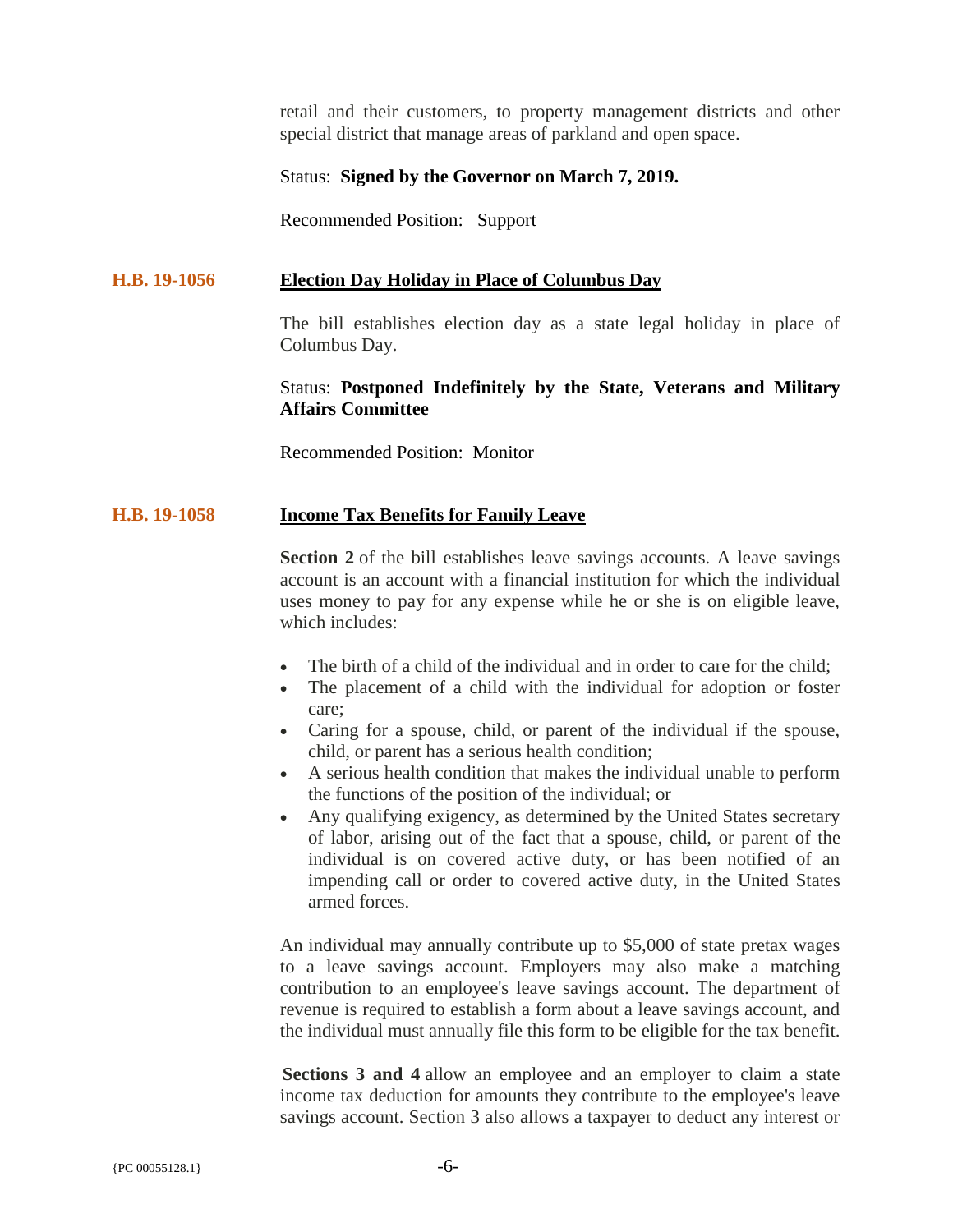other income earned on the investment during the taxable year from their leave savings account.

Regardless of how the money is deposited in the leave savings account, if an individual uses money in the account for an unauthorized purpose, then the money is subject to recapture in the year it is withdrawn and to a penalty equal to 10% of the amount recaptured.

**Section 5** creates an income tax credit for an employer that pays an employee for leave that is between 6 and 12 weeks long for one of the following reasons:

- The birth of a child of the employee and in order to care for the child;
- Placement of a child with the employee for adoption or foster care; Caring for a spouse, child, or parent of the employee if the spouse, child, or parent has a serious health condition;
- A serious health condition that makes the employee unable to perform the functions of the position of the employee; or
- Any qualifying exigency, as determined by the United States secretary of labor, arising out of the fact that a spouse, child, or parent of the employee is on covered active duty, or has been notified of an impending call or order to covered active duty, in the United States armed forces.

For employers with fewer than 50 employees, the credit is equal to 50% of the amount paid, and for employers with 50 or more employees it is equal to 25% of the amount paid. The credit is not refundable, but it may be carried forward up to 5 years.

#### Status: **Postponed Indefinitely by the House Finance Committee**

Recommended Position: Support

# **H.B. 19-1071 Colorado Department of Public Health and Environment Water Quality Control**

This bill eliminates the requirement that the state board of health approve a municipality's entrance into a joint operating agreement with an industrial enterprise for work relating to sewerage facilities; and clarifies that the board of directors of a water conservancy district must comply with the rules of the water quality control commission concerning the manner in which watercourses of the district are used for waste disposal.

# Status: **Signed by the Governor on March 7, 2019**.

Recommended Position: Support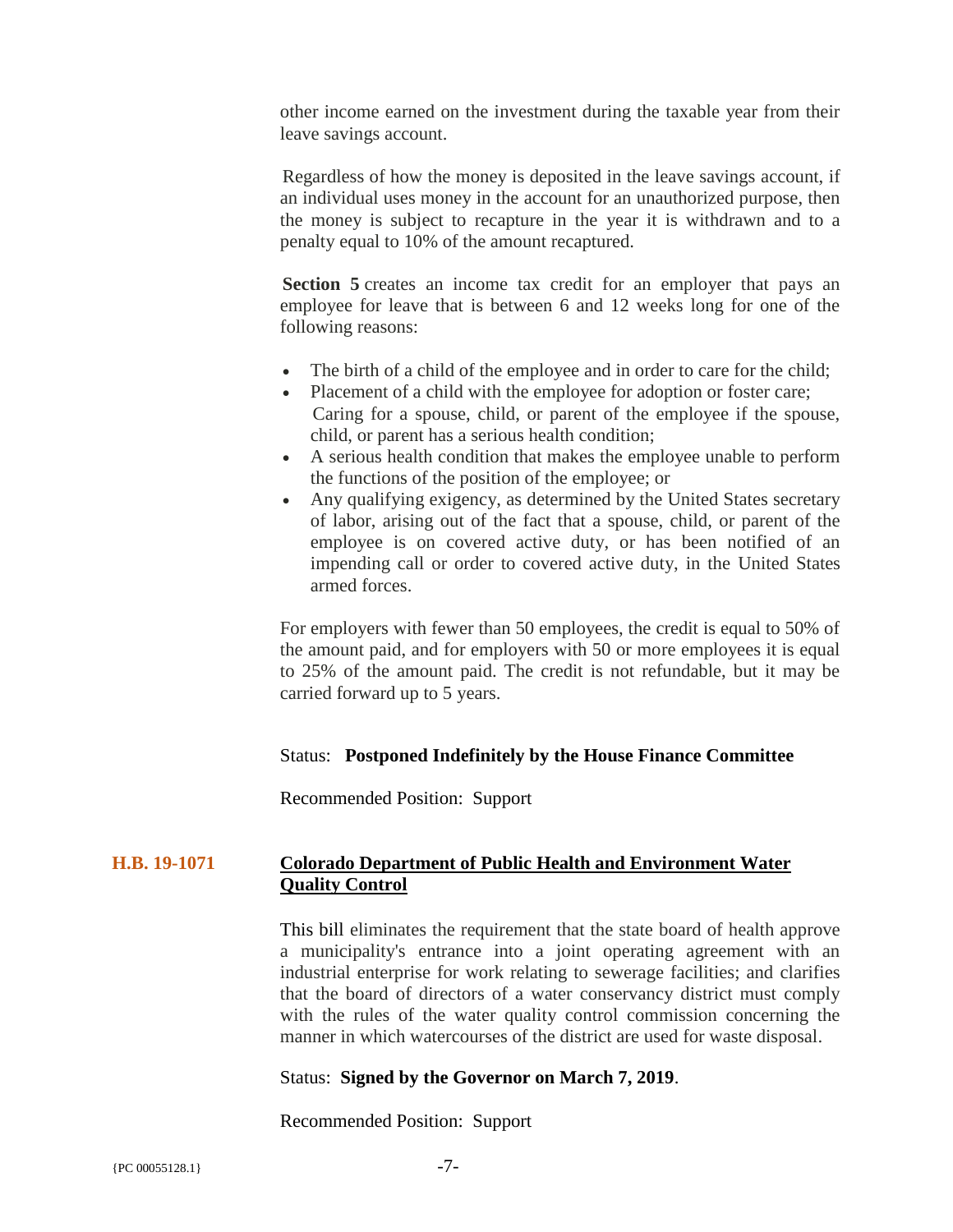#### **H.B. 19-1082 Water Rights Easements**

This bill clarifies that a ditch right-of-way, unless expressly inconsistent with the terms upon which the right-of-way was created, includes the right to construct, operate, clean, maintain, repair, and replace the ditch, to improve the efficiency of the ditch, including by lining or piping the ditch, and to enter onto the burdened property for such purposes, with access to the ditch banks, as the exigencies then existing may require, for all reasonable and necessary purposes related to the ditch.

Status: Sent to the Governor on March 18.

Recommended Position: Monitor

#### **H.B. 19-1087 Local Public Meeting Notices Posted on Website**

This bill requires a local government to post notices of public meetings required by the state open meetings law on the local government's website. The notices are accessible to the public at no charge. The notices shall be searchable, if feasible, by type of meeting, date and time of meeting, and agenda contents.

The bill was amended in the House to no longer require that meeting notices be posted on a local governments website, but to allow posting of notices on the government's website in lieu of physical posting of notices as currently required.

Status: Passed House on third reading.

Recommended Position: Support

# **H.B. 19-1096 Right to Rest**

This bill creates the "Colorado Right to Rest Act", which establishes basic rights for people experiencing homelessness, including but not limited to the right to rest in public spaces, to shelter themselves from the elements, to eat or accept food in any public space where food is not prohibited, to occupy a legally parked vehicle, and to have a reasonable expectation of privacy of their property.

The bill prohibits discrimination based on housing status.

The bill creates an exemption of the basic right to rest for people experiencing homelessness for any county, city, municipality, or subdivision that can demonstrate that, for 3 consecutive months, the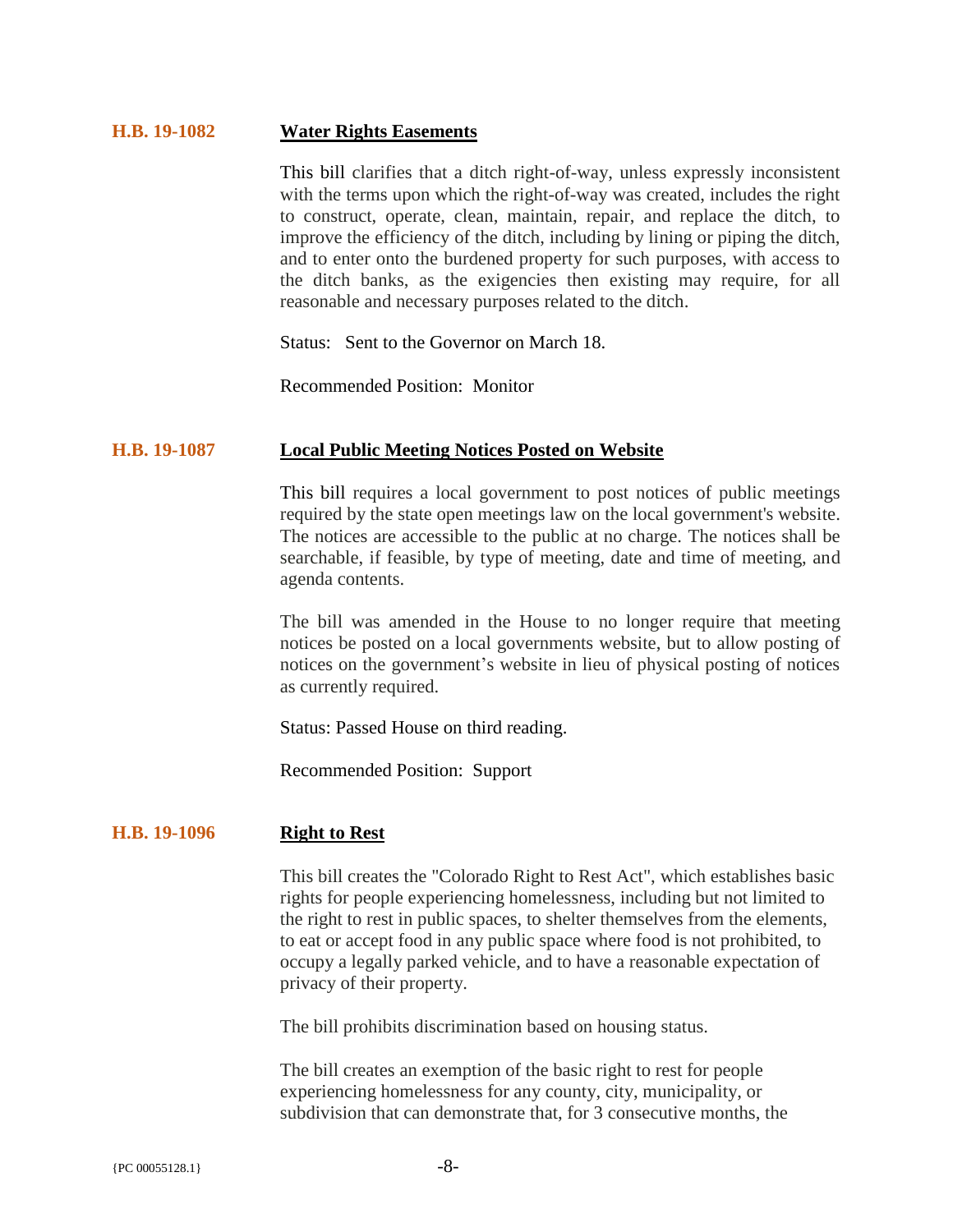waiting lists for all local public housing authorities contain fewer than 50 people.

The bill allows the general assembly to appropriate money from the marijuana tax cash fund to the department of local affairs for the purpose of enabling governmental entities that do not meet the exemption requirement to reduce the housing waiting lists to fewer than 50 people for at least 6 months per year.

The bill allows any person whose rights have been violated to seek enforcement in a civil action.

## Status: **Postponed indefinitely by the Transportation and Local Government Committee.**

Recommended Position: Oppose

#### **H.B. 19-1108 Non-Resident Electors and Special Districts**

**Section 1** of the bill expands the definition of "eligible elector", as used in reference of persons voting in special district elections, to include a natural person who owns, or whose spouse or civil union partner owns, taxable real or personal property situated within the boundaries of the special district or the area to be included in the special district and who has satisfied all other requirements in the bill for registering to vote in an election of a special district but who is not a resident of the state.

**Section 2** prohibits a person from voting in a special district election unless that person is an eligible elector as defined by the bill. The section also requires any natural person desiring to vote at any election as an eligible elector to sign a self-affirmation that the person is an elector of the special district. The bill specifies the form the affirmation must take.

**Section 3** specifies procedures by which the eligible elector who is an eligible elector in another state becomes registered to be able to vote in the special district election. This section also contains an affirmation to be executed by the voter upon completing his or her application for registration. The oath or affirmation must be notarized by the elector.

Section 3 also permits any special district organized under the laws of the state, upon passage of a resolution by the board of the district (board), to allow an elector whose eligibility has been established through the procedures specified in the bill to vote for candidates for the board of directors of the special district. The bill makes clear that no person who is designated as an eligible elector is permitted to cast a ballot at any special district election without first having been registered within the time and in the manner required by the bill. The bill only applies to a special district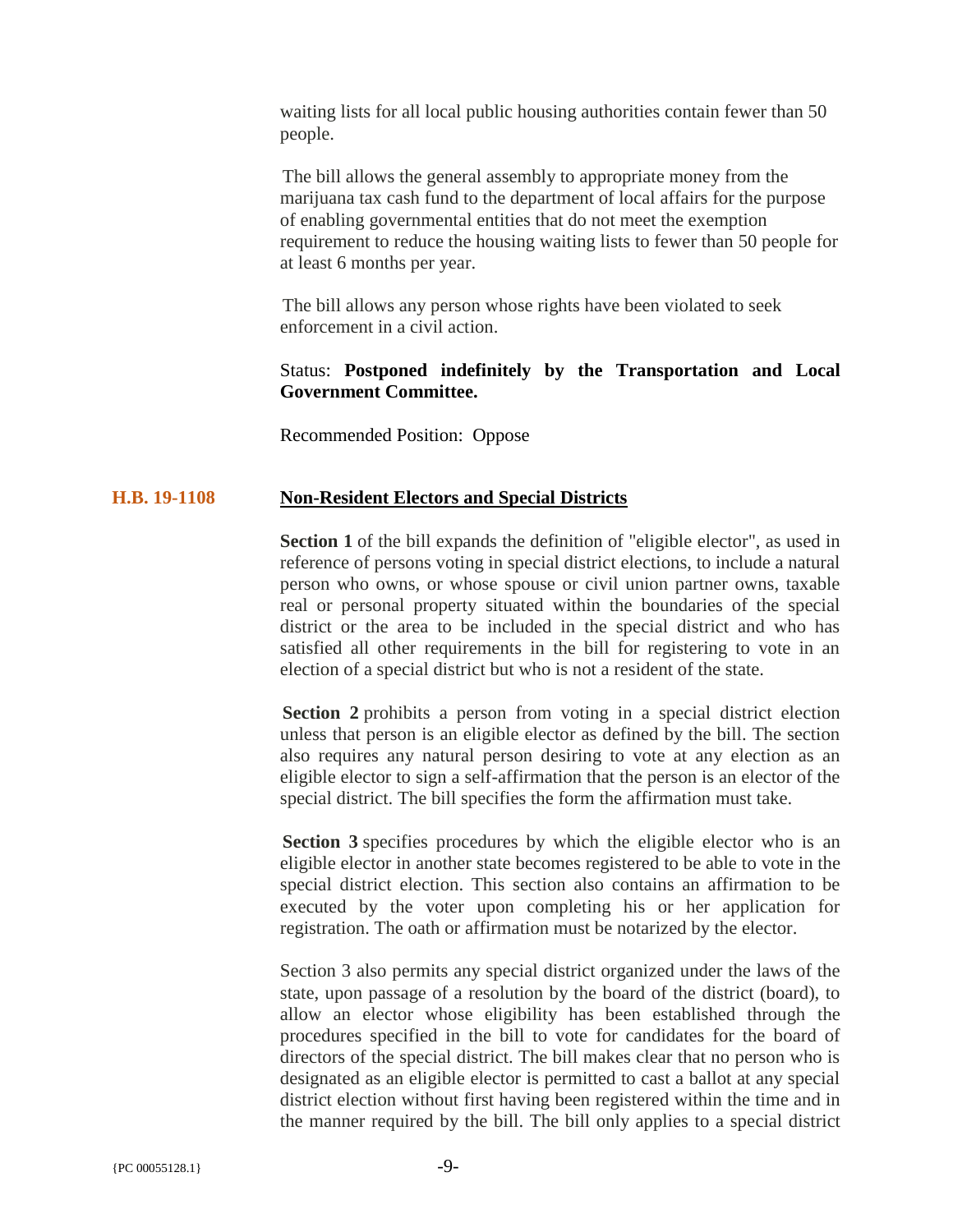whose board, by resolution, permits an eligible elector who is not a resident of the state to vote in elections of the special district.

A person who is designated as an eligible elector in accordance with the bill is only permitted to vote in an election of the special district with which the person has registered and for a candidate for the board of directors of the special district who is listed on the ballot of the special district with which the elector is registered. A person who is designated as an eligible elector in accordance with the bill is only permitted to vote for candidates for the board and is not authorized to vote for any other candidates or ballot issues or ballot questions that may appear on the regular ballot of the special district.

The bill describes procedures by which an eligible elector who is a resident of another state registers to vote with the special district.

The form used to register an eligible elector under the bill must contain a question asking the elector to confirm that he or she desires to receive a ballot from the special district. Unless the elector has executed the form to indicate that he or she desires to receive a ballot from the special district, the designated election official is not required to send a ballot to the elector. The special district is solely responsible for maintaining the list of nonresident owners of property within the special district who are eligible to vote in an election of the special district.

**Section 4** authorizes each special district board to select, in an exercise of its own discretion and by majority vote of the board's voting members, one or more additional board members, each of whom shall serve as a nonvoting member of the board. A member of the board appointed for this purpose must be a person who is a nonresident of the state but is otherwise eligible to cast a ballot in elections of the special district in accordance with the bill. A board with 3 members may appoint no more than one nonvoting member of the board. A board with 5 members may appoint no more than 2 nonvoting members of the board. The term of such board members is 4 years subject to renewal of one or more additional 4-year term

# Status: **Postponed indefinitely by the S**tate**, Veterans and Military Affairs Committee**

Position: Oppose. The Special District Association strongly opposes this bill.

# **H.B. 19-1113 Protect Water Quality From Adverse Mining Impacts**

Current law does not address reliance on perpetual water treatment as the means to minimize impacts to water quality in a reclamation plan for a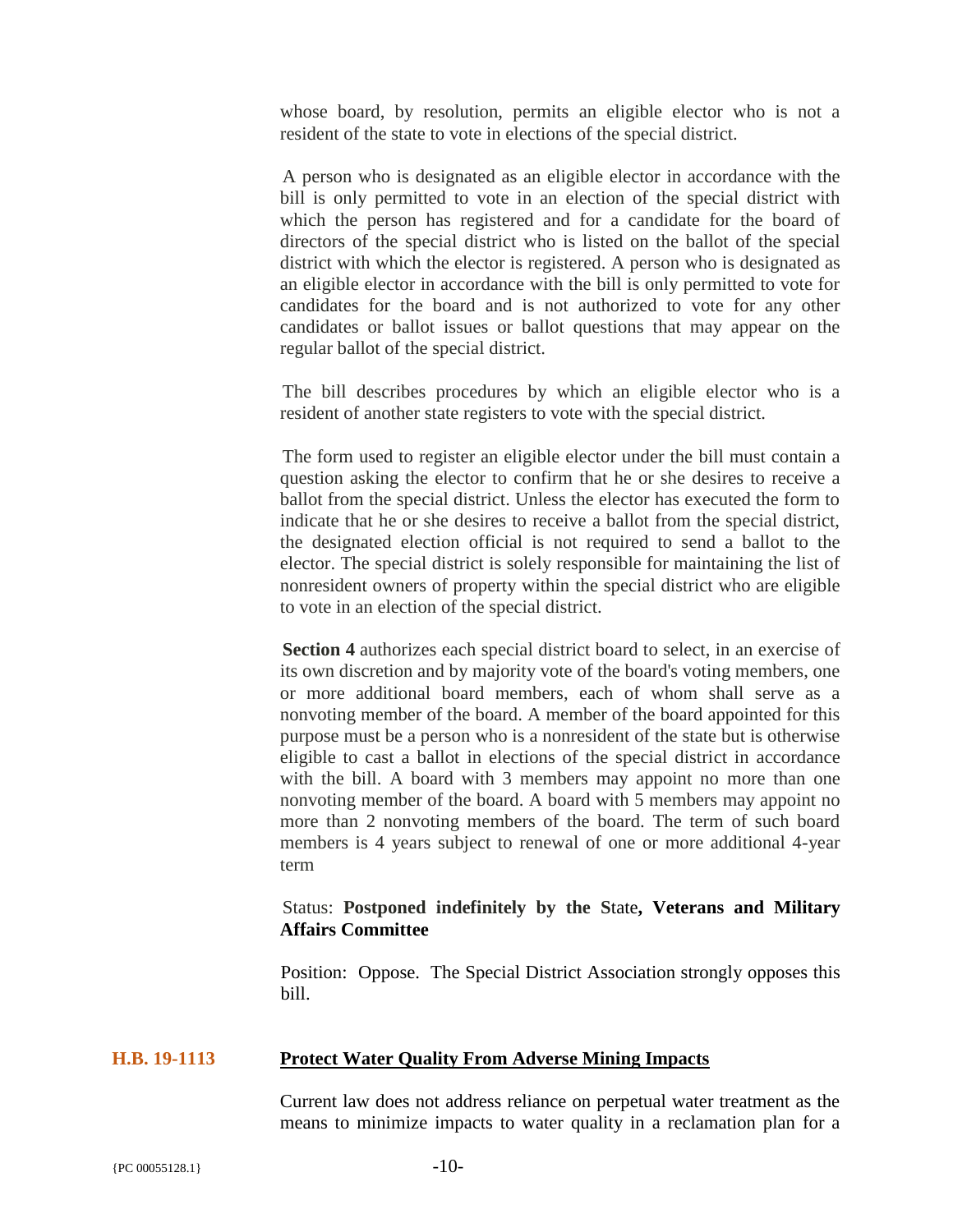mining operation.. Section 1 of the bill requires most reclamation plans to demonstrate by substantial evidence an end date for any substantial evidence, an end date for any quality treatment necessary to ensure compliance with applicable water quality standards.

Status: Passed by the House. Passed amended by the Senate. House concurred with Senate amendments and repassed.

#### **H.B. 19-1179 Public Fund Investments**

The bill modifies statutes governing the legal investments of public funds as follows:

Allows public entities to invest in the federal agricultural mortgage corporation;

Modifies and standardizes the credit rating requirements for securities invested in by public entities;

Requires rating requirements to first apply to the security being purchased by a public entity and, if there is no such rating, to then apply to the issuer;

Clarifies that negotiable certificates of deposit are a legal investment and not deposits subject to the limitation of the "Public Deposit Protection Act";

Includes the secured overnight financing rate as an allowable index; and Allows public entities to invest in local government investment pools.

Status: Passed third reading in the House

Recommended Position: Monitor

# **H.B. 19-1183 Automated External Defibrillators In Public Places**

The bill defines a public place and encourages any person that owns, operates, or manages a public place to place functional automated external defibrillators (AEDs) in sufficient quantities to ensure reasonable availability for use during perceived sudden cardiac arrest emergencies. The bill requires any public place to accept any gift, grant, or donation of an AED that meets federal standards.

The department shall award a \$75,000 contract to a nonprofit organization for the purpose of acquiring and distributing AEDs to public places. The bill extends good samaritan protections to a variety of persons and entities. The bill repeals an obsolete provision that encouraged school districts to acquire an AED and moves that provision to article 51 of title 25. The bill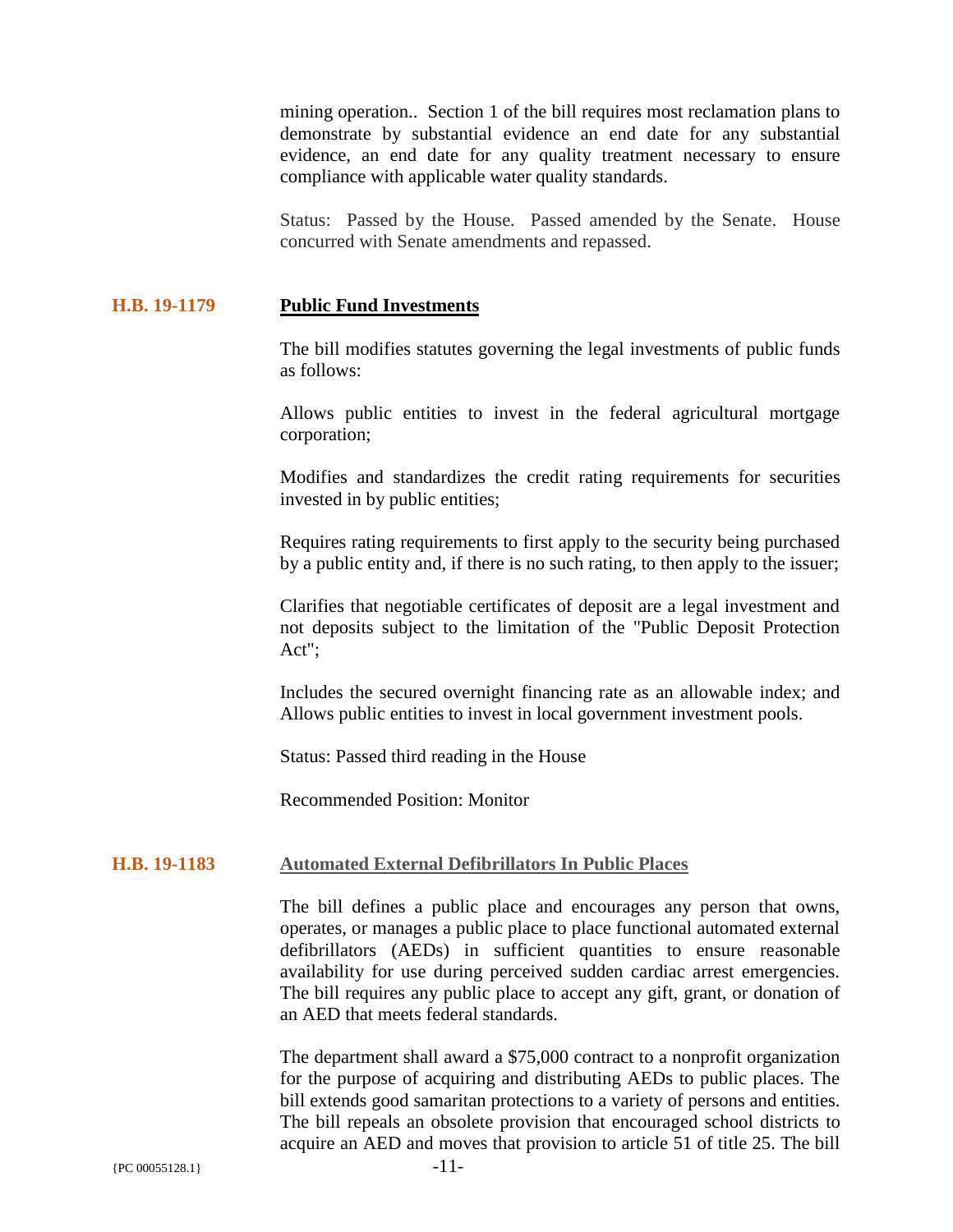also repeals an obsolete provision that provided limited immunity to persons rendering emergency assistance through the use of an AED.

Status: House Committee on Health and Insurance amended and referred the bill to the Appropriations Committee

Recommended Position: Monitor

## **H.B. 19-1200 Treatment of Domestic Wastewater for Indoor Nonpotable Uses Within a Public Building**

In 2018, the general assembly authorized the use of reclaimed domestic wastewater for irrigation of food crops and industrial hemp and for toilet flushing if, at the point of compliance in the water treatment process, the reclaimed domestic wastewater met certain water quality standards.

The bill authorizes the water quality control commission (commission) to adopt rules requiring a point of compliance for disinfection residual related to the treatment process for reclaimed domestic wastewater used for toilet flushing within a building where the general public can access the plumbing fixtures used to deliver the reclaimed domestic wastewater. If the commission adopts the rules, the rules must establish a point of compliance for disinfection residual at a single location where reclaimed domestic wastewater is delivered to the occupied premises and before the water is distributed for use in the occupied premises.

Status: Passed the House. Passed third reading in the Senate.

Recommended Position: Monitor

# **H.B. 19-1218 Loaned Water for Instream Flows to Improve the Environment**

Under current law, the Colorado water conservation board (board), subject to procedural requirements established to prevent injury to water rights or decreed conditional water rights, may use loaned water for instream flows if the loaned water is used for preserving the natural environment of a stream reach that is subject to a decreed instream flow water right held by the board. The bill expands the number of years within a 10-year period that a loan may be exercised from 3 years to 5 years and allows a loan to be renewed for up to 2 additional 10-year periods.

The bill also expands the board's ability to use loaned water for instream flows to allow loans to:

Improve the natural environment to a reasonable degree pursuant to a decreed instream flow water right held by the board; or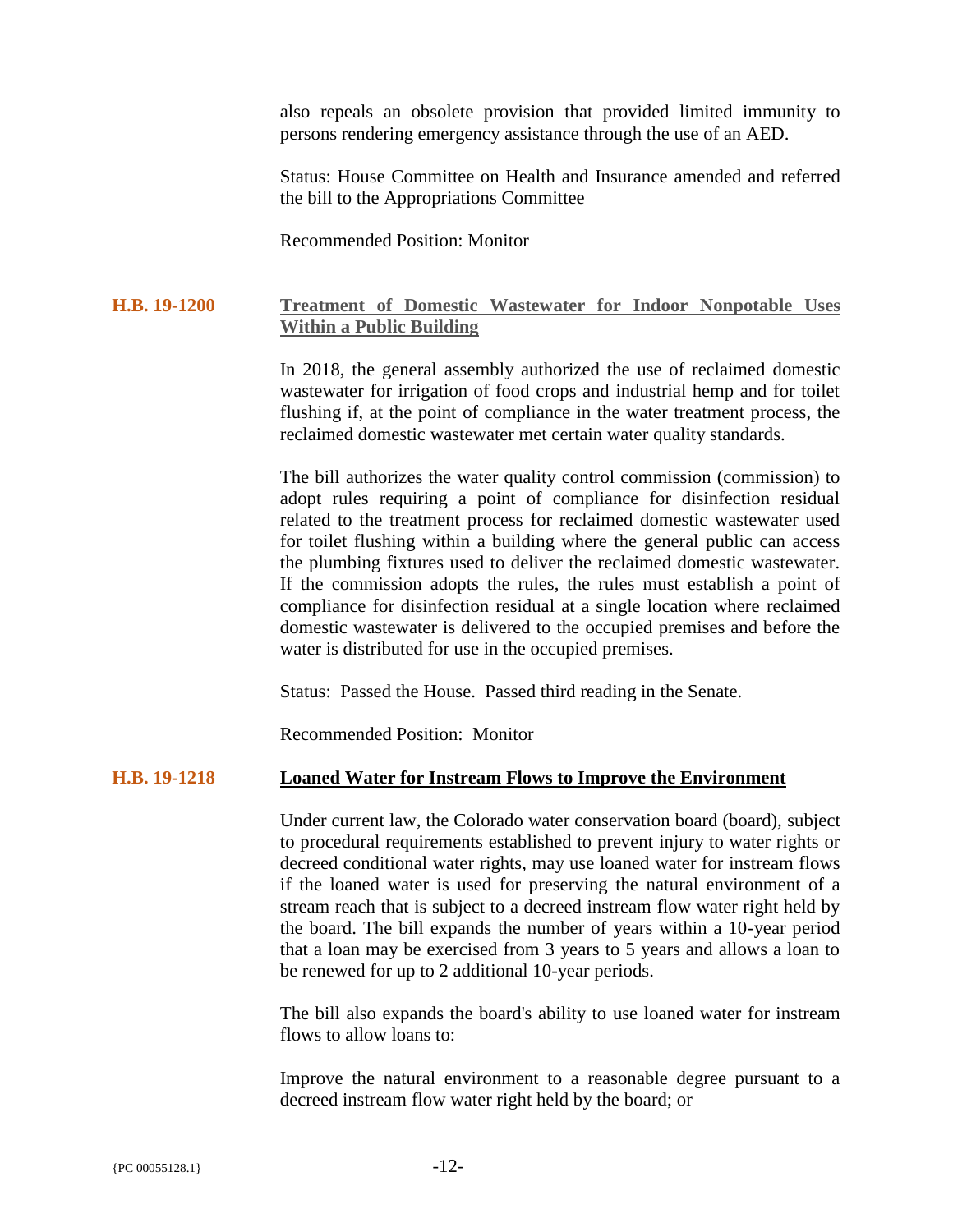Preserve or improve the natural environment to a reasonable degree for a stream reach for which the board does not hold a decreed instream flow water right.

In considering whether to accept one of the new types of loans authorized by the bill, the board must evaluate the proposed loan based on a biological analysis performed by the division of parks and wildlife. The board is required to promulgate rules regarding the necessary steps for reviewing and accepting such a loan.

Status: Assigned to the Energy and Environment Committee

Recommended Position: Oppose unless amended

# **H.B. 19-1231 New Appliance Energy and Water Efficiency Standards**

The bill updates and adopts standards for water efficiency and energy efficiency that apply to a list of consumer and commercial appliances and other products. The standards are based on state standards, federal Energy Star and WaterSense specifications, and industry standards in most cases or, where a standard is not incorporated by reference, the standard is specified by statute.

The standards apply to new products sold or installed in Colorado and are phased in over a period of 3 years, with general service lamps covered beginning in 2020, air compressors and portable air conditioners covered beginning in 2022, and all other listed products covered beginning in 2021. The bill also keeps in place the water efficiency standards on certain products that were added to the Colorado statutes in 2014. The sale of a noncomplying product after the effective date of the applicable standard is defined as a deceptive trade practice under the "Colorado Consumer Protection Act".

The executive director of the department of public health and environment is directed to collect and publish the standards that are incorporated by reference. The executive director is also authorized, but not required, to adopt rules incorporating more recent versions of standards or test methods in order to maintain or improve consistency with other state or federal agency standards, subject to a one-year grace period between adoption and enforcement of any new or amended standards.

Status: Assigned to the Energy and Environment Committee

Recommended Position: Monitor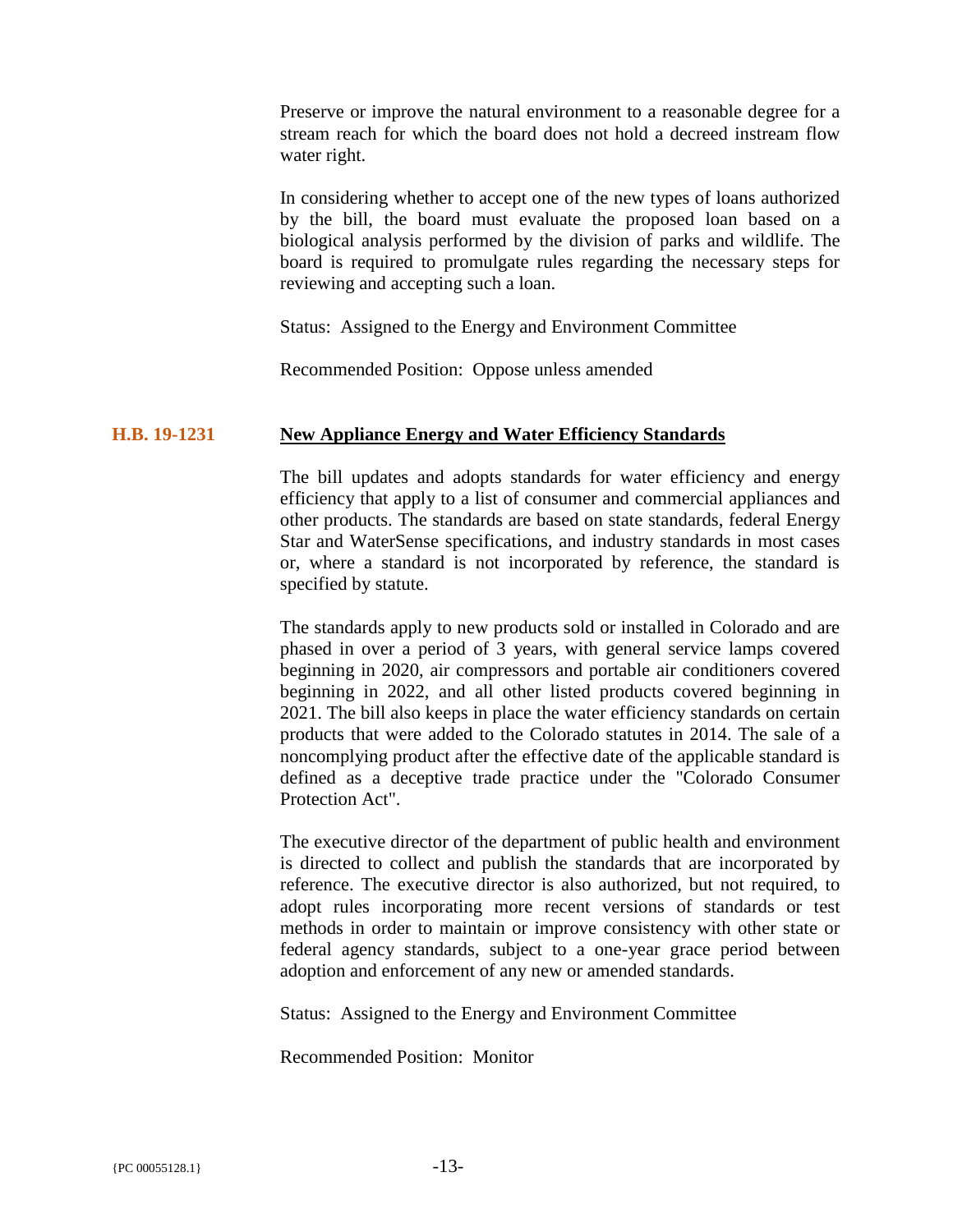# **H.B. 19-1257 Voter Approval to Retain Revenue for Education and Transportation**

Beginning with the 2018-19 fiscal year, the bill authorizes the state to annually retain and spend all state revenues in excess of the constitutional limitation on state fiscal year spending that the state would otherwise be required to refund. The bill is a referendum that will be submitted to the voters at the statewide election held on November 5, 2019, and approval of the ballot title at the election constitutes a voter-approved revenue change to the constitutional limitation on state fiscal year spending.

If approved, an amount of money equal to the state revenues retained under this measure is designated as part of the general fund exempt account. The general assembly is required to appropriate or the state treasurer is required to transfer this money to provide funding for: Public schools; higher education; and roads, bridges, and transit.

Legislative council staff will be required to specify this retained amount and its associated uses in an annual report that it currently prepares related to revenue retained and spent under referendum C. In addition, the state auditor is required to contract with a private entity to annually conduct a financial audit regarding the use of the money that the state retains and spends under this measure.

Status: Assigned to the Finance Committee

Recommended Position: Monitor

#### **H.B. 19-1258 Allocate Voter Approved Revenue to Education and Transportation**

The bill is contingent on voters approving a related referred measure to annually retain and spend state revenues in excess of the constitutional spending limit. If the measure passes, in years when the state retains and spends revenue under the authority of the measure there will be additional revenue in the general fund exempt account (account).

Section 1 of the bill requires 1/3 of this money in the account to be allocated to each of the purposes approved by voters, which are: Public schools; higher education; and roads, bridges, and transit. The general assembly is required to appropriate the money for public schools and higher education for the state fiscal year after the state retains the revenue under the authority of the voter-approved revenue change, with an exception for the state fiscal year 2018-19. The money appropriated for public schools must be distributed on a per pupil basis and used by public schools only for nonrecurring expenses for the purpose of improving classrooms, and it may not be used as part of a district reserve.

The state treasurer is required to transfer the remaining 1/3 of the money to the highway users tax fund (HUTF) after the state treasurer receives a